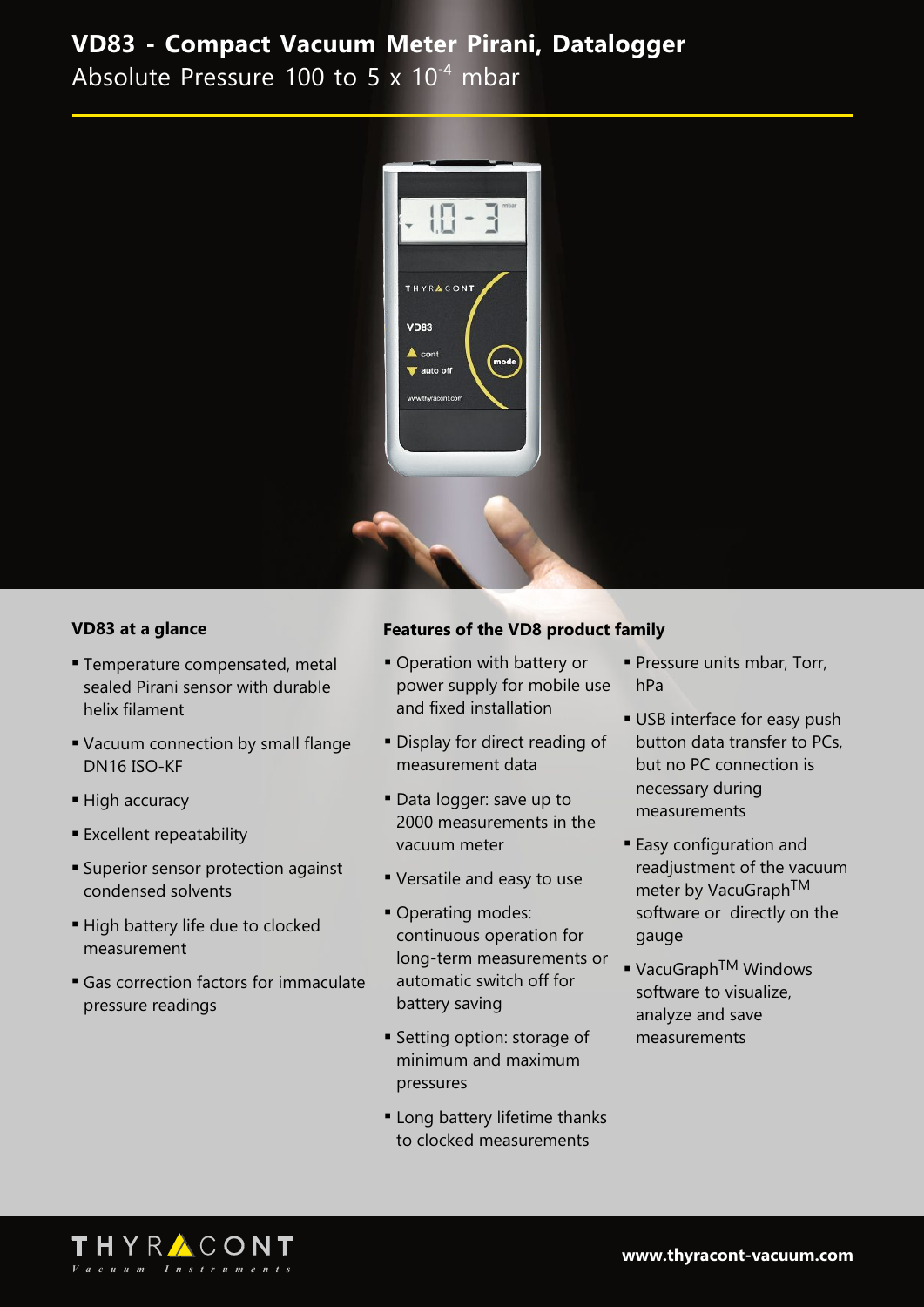Absolute Pressure 100 to 5 x 10<sup>-4</sup> mbar



### **Technical Data**

| <b>Measurement Principle</b> | Heat conduction Pirani (gas type dependent)                                    |  |
|------------------------------|--------------------------------------------------------------------------------|--|
| <b>Measurement Range</b>     | 100 - 5e-4 mbar (75 - 5e-4 Torr)                                               |  |
| Max. Overload                | 4 bar absolute                                                                 |  |
| Accuracy                     | 100 – 20 mbar: <30% f.r. (f. reading)<br>20 - 2e-3 mbar: 10% f.r. (f. reading) |  |
| Resolution                   | 100 - 10 mbar: 1 mbar<br>< 10 mbar: 2 digits mantissa, 1 decimal place         |  |
| <b>Measurement Rate</b>      | 1.0 s (0.1 s if logging rate is set accordingly)                               |  |
| Logging Rate                 | 0.1 s, 1  6000 s                                                               |  |
| Materials With Vac. Contact  | Stainless steel 1.4307, nickel, tungsten, glass                                |  |
| <b>Operating Temperature</b> | $+5+50$ °C                                                                     |  |
| Storage Temperature          | $-20+60$ °C                                                                    |  |
| Power Supply                 | 9 V battery or 1215 VDC external                                               |  |
| <b>Power Consumption</b>     | Approx. 110mW (clocked)                                                        |  |
| <b>Operating Time</b>        | Li-battery: <100h, 6LR61 Alkaline:<40h                                         |  |
| Serial Interface             | Mini-USB, Type B, 5pin, female, Virtual Com Port protocol                      |  |
| <b>Electrical Connection</b> | Mini-jack 2.5 mm for plug-in power supply                                      |  |
| <b>Vacuum Connection</b>     | Small flange DN16 ISO KF                                                       |  |
| <b>Display</b>               | LCD 12 mm                                                                      |  |
| <b>Protection Class</b>      | <b>IP40</b>                                                                    |  |
| Weight                       | Approx. 200 g (battery included)                                               |  |



www.thyracont-vacuum.com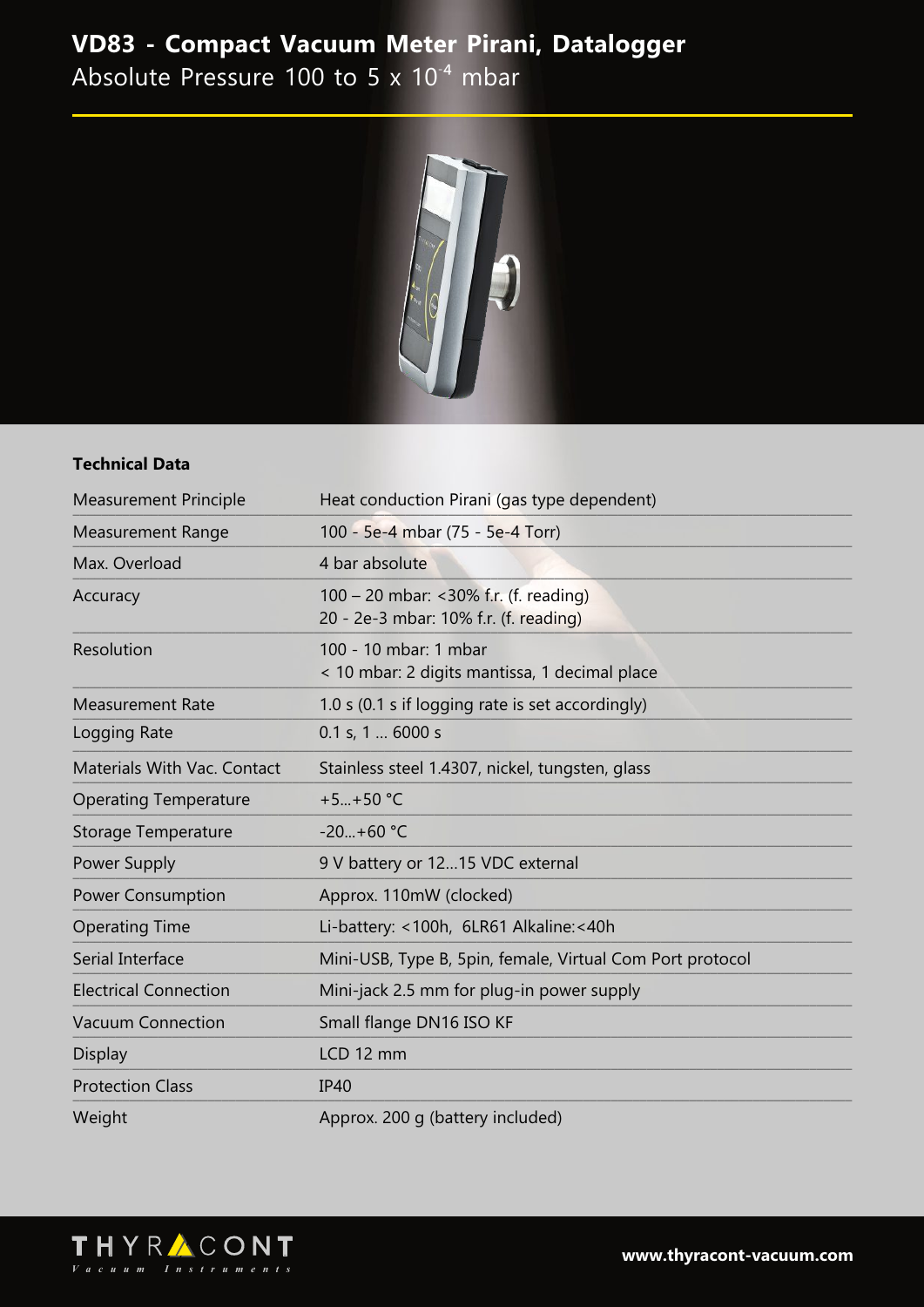Absolute Pressure 100 to 5 x 10<sup>-4</sup> mbar



### **Dimensions in mm**

# 60.0

### **Model designations**

• VD83 Compact vacuum meter DN 16 ISO-KF with G 1/4 female thread



### **Accessories**

| VD8ZUB | accessory set consisting of:        |                                       |  |
|--------|-------------------------------------|---------------------------------------|--|
|        |                                     | VD8CASE protective plastic case       |  |
|        | VD8N4                               | power supply 15 V, incl. change-over  |  |
|        |                                     | plug, EURO, US, UK, AUS               |  |
|        | VD8ALK                              | alkaline battery 9 V (vacuum tested); |  |
|        | WUSB0002 interface cable, 2 m, USB; |                                       |  |
|        | VGR.                                | VacuGraph Windows® software           |  |

For further accessories and information see our VD8 brochure.